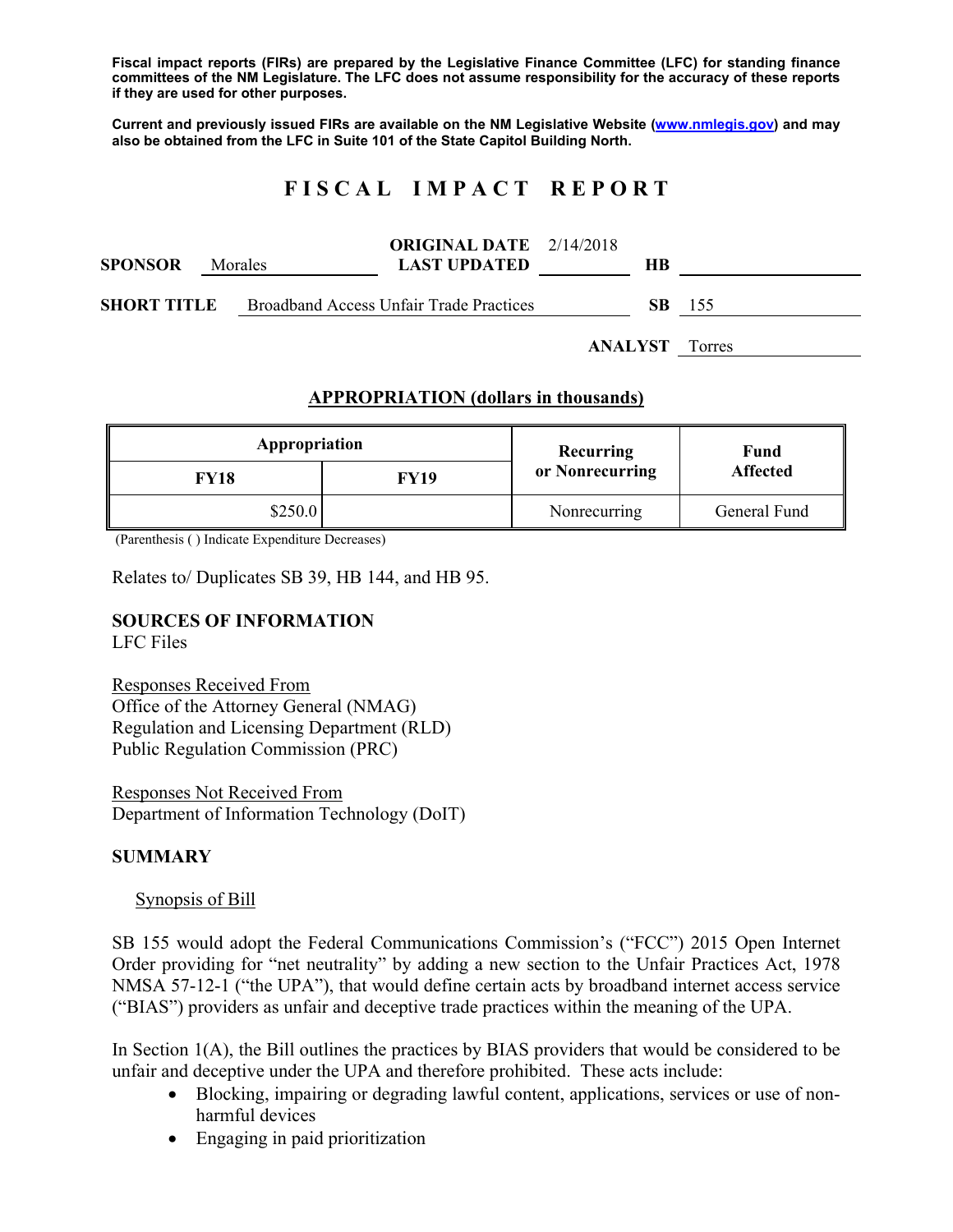- Unreasonably interfere with or unreasonably disadvantage and end users ability to select access and use broadband internet access
- Fail to disclose upon request accurate information regarding network practices and performance so consumers can make an informed choice regarding services.

SB 155 also adds a \$250 thousand appropriation to the NMAG to use in FY18 and 19 to review the FCC's December 2017 decision to repeal the 2015 Open Internet Order and file or join a lawsuit to challenge the FCC's decision.

## **FISCAL IMPLICATIONS**

The NMAG estimates that "this appropriation would support one lawyer, one support staff and related litigation costs for approximately one and a half years; as the appropriation is for the remainder of fiscal year 2018 and fiscal year 2019 (dependent upon remaining funds)." The entirety of the appropriation would be used for litigating the FCC's recent decision.

### **SIGNIFICANT ISSUES**

The Public Regulation Commission provided the following thorough analysis of SB 155:

The New Mexico Public Regulation Commission is not implicated at all in this proposed bill because the Attorney General is required by statute to enforce the Unfair Trade Practices Act. However, the NMPRC offers the following background of the issues in this bill to assist legislators in understanding previous and current FCC actions.

On December 14, 2017, the FCC issued an order reversing its decision in a prior Order of March 2015 classifying broadband internet access services as telecommunications services subject to common carriage regulation under Title II. Previously, the FCC classified broadband internet access services as an information service subject to regulation under Title I. The FCC decided to forbear in its 2015 Open Internet Order from applying the majority of the Sections of Title II regulation, but did move to enforce rules to prevent internet access providers from engaging in behavior that would block, throttle, or allow paid prioritization of broadband internet access services as outlined in this bill.

The FCC's prior Open Internet Order of 2015 was challenged by a number of interests, including most of the major internet access provider (large local and wireless telecommunications providers and cable providers), and was upheld by the D.C. Circuit Court.

It anticipated that those parties that supported the FCC's Open Internet Order of 2015 (Content providers such as Google, Amazon, and consumer groups) will challenge the FCC's current December 2017 Order Restoring Internet Freedom removing the Title II designation of broadband internet access services.

Those that support the classification of broadband internet access services as a telecommunications service argue that it will protect content providers in accessing consumers with their content, and will protect consumers freedom to choose the content of their choice without threat of blocking, throttling, or paying more for the content of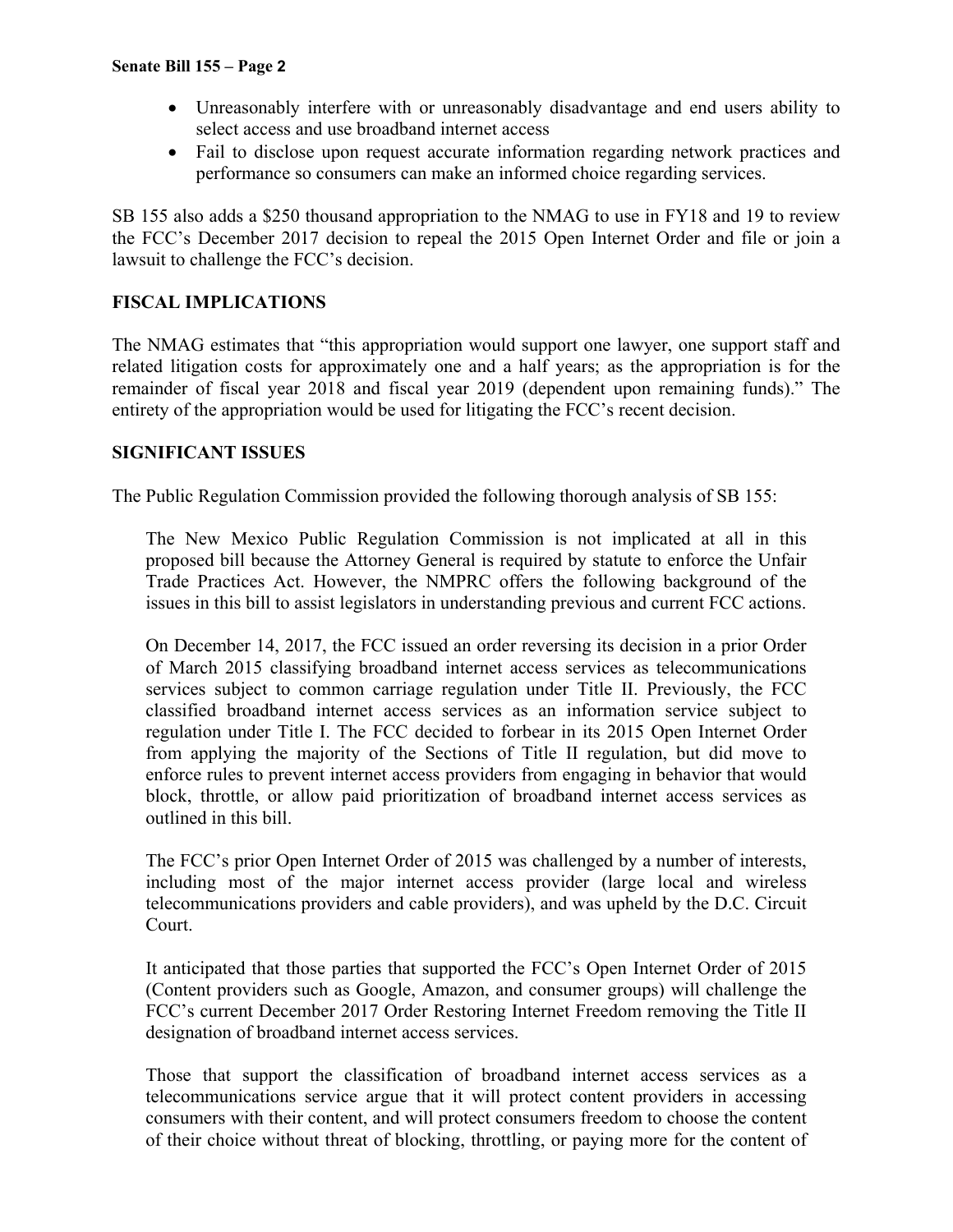their choosing. Proponents fear that internet service providers will use their "gatekeeper" role to control the flow of information to consumers. They also argue that it will not deter network investment by the internet network providers.

Those that support the repeal of Title II regulation of broadband internet access services argue that Title II regulation imposes costly regulation on internet service providers and disincentivizes those providers from investing in expanding their networks and developing cutting edge services. They also argue that internet service providers do not have the incentive to abuse their gatekeeper roles due to competition, and the FCC's complaint procedures are adequate to prevent those abuses which Title II proponents fear will come to pass.

Like New Mexico, many states are introducing net neutrality legislation in order to maintain or restore those Title II protections rescinded by the FCC in its December 2017 Internet Freedom Order. Given the fact that the FCC has determined that broadband internet access services are interstate in nature, there is a question whether state legislation would provide adequate protections for the blocking or throttling of internet access services, or for preventing paid prioritization of internet services.

A number of state attorneys general have sued the FCC over the rollback of net neutrality rules, including the New Mexico Attorney General. This legislation would provide additional funding to assist the New Mexico Attorney General in prosecuting its case against the FCC.

The NMAG also notes that SB 155 omits some key definitions. These are "1) lawful content; 2) lawful internet traffic and 3) non-harmful device." Enforcement of SB 155 may be difficult to implement without the guidance and intervention of a court, which could also lead to varying readings of the meaning of the law and protracted litigation.

## **PERFORMANCE IMPLICATIONS**

As drafted, SB 155 expands the scope of UPA violations that the Attorney General has jurisdiction over. The NMAG has noted its support of this expansion.

## **DUPLICATION, COMPANIONSHIP**

Companion to SB 39 and HB 95, and a duplicate of SB 155.

### **TECHNICAL ISSUES**

The Bill has a definition of "mobile" BIAS, but the words "mobile" or "mobile BIAS" do not appear anywhere in the text of the draft. It is unclear whether this was intentional, an oversight, or a placeholder for later legislation.

### **OTHER SUBSTANTIVE ISSUES**

The ability of the state to enforce net neutrality rules through legislation may be questionable because the FCC has determined that broadband internet access service is interstate in nature, leaving the state with limited to no jurisdiction over those services.